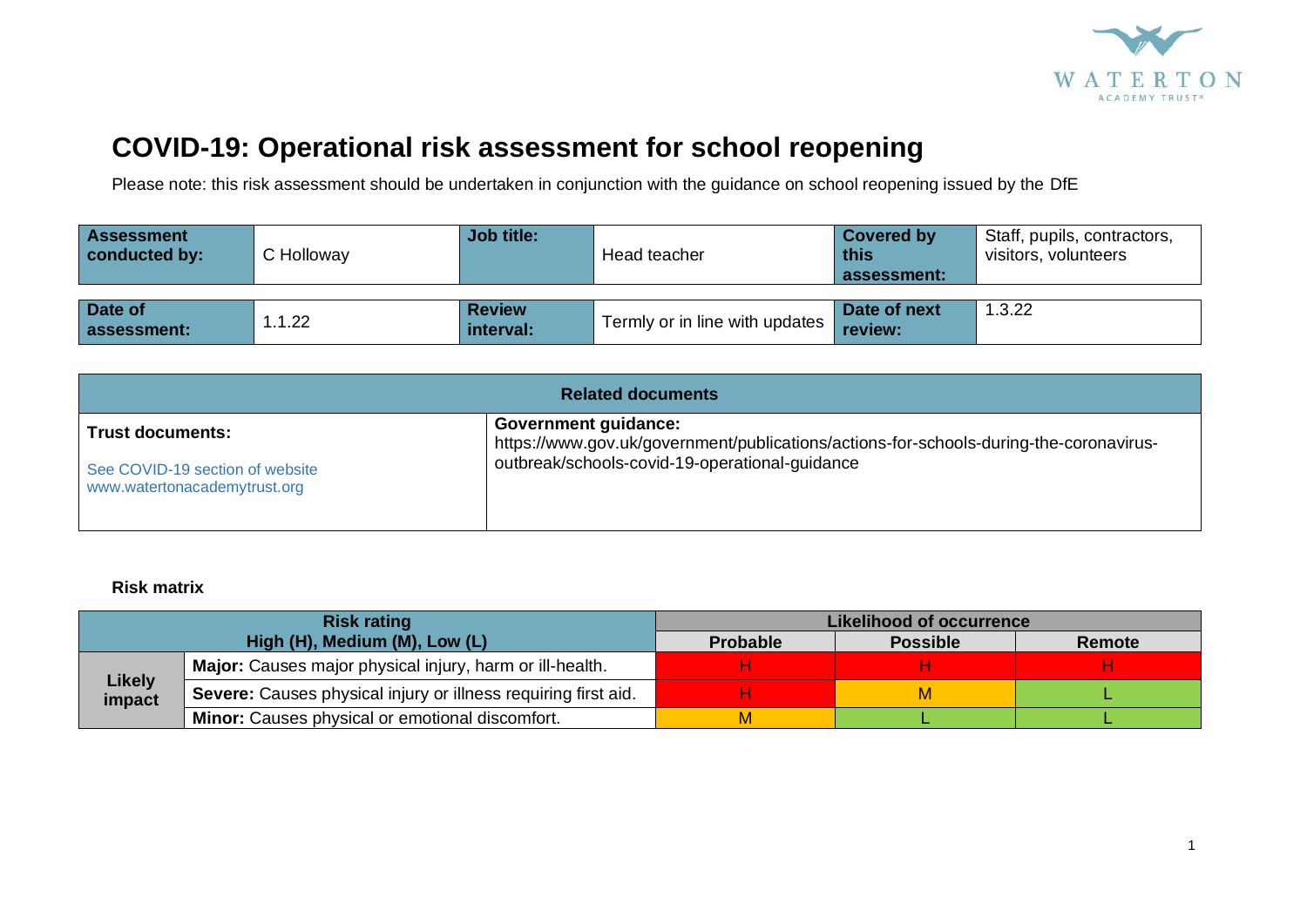

| <b>Areas for concern</b>                                                                              | <b>Risk rating</b><br>prior to<br>action<br>(H/M/L) | <b>Control measures</b>                                                                                                                                                                                                                                                                                                                                                                                                                                                                         | $\ln$<br>place?<br>(Yes/No) | <b>Further action/comments</b>                                                                                                                                                          | <b>Residual</b><br>risk rating<br>(H/M/L) |
|-------------------------------------------------------------------------------------------------------|-----------------------------------------------------|-------------------------------------------------------------------------------------------------------------------------------------------------------------------------------------------------------------------------------------------------------------------------------------------------------------------------------------------------------------------------------------------------------------------------------------------------------------------------------------------------|-----------------------------|-----------------------------------------------------------------------------------------------------------------------------------------------------------------------------------------|-------------------------------------------|
|                                                                                                       |                                                     | 1. Establishing a systematic process of full opening, including government recommended measures                                                                                                                                                                                                                                                                                                                                                                                                 |                             |                                                                                                                                                                                         |                                           |
| 1.1 Net capacity                                                                                      |                                                     |                                                                                                                                                                                                                                                                                                                                                                                                                                                                                                 |                             |                                                                                                                                                                                         |                                           |
| Available capacity of the<br>school is reduced when<br>social distancing<br>guidelines are applied    |                                                     | Social distancing guidelines have now been removed and bubbles will<br>not be the normal operating procedure.                                                                                                                                                                                                                                                                                                                                                                                   | yes                         | The only case where social distancing will<br>be in place is during an identified outbreak.<br>Previous arrangements will then be applied<br>in line with the Outbreak Management Plan. |                                           |
| 1.2 Organisation of teaching spaces                                                                   |                                                     |                                                                                                                                                                                                                                                                                                                                                                                                                                                                                                 |                             |                                                                                                                                                                                         |                                           |
| <b>Classroom sizes will not</b><br>allow recommended<br>layout of desks                               |                                                     | Social distancing guidelines have now been removed and bubbles will<br>not be the normal operating procedure.                                                                                                                                                                                                                                                                                                                                                                                   |                             | The only case where social distancing will<br>be in place is during an identified outbreak.<br>Previous arrangements will then be applied<br>in line with the Outbreak Management Plan. |                                           |
| Large spaces need to be<br>used as classrooms                                                         |                                                     | Social distancing guidelines have now been removed and bubbles will<br>not be the normal operating procedure.                                                                                                                                                                                                                                                                                                                                                                                   |                             | The only case where social distancing will<br>be in place is during an identified outbreak.<br>Previous arrangements will then be applied<br>in line with the Outbreak Management Plan. |                                           |
| 1.3 Availability of staff and class sizes                                                             |                                                     |                                                                                                                                                                                                                                                                                                                                                                                                                                                                                                 |                             |                                                                                                                                                                                         |                                           |
| The number of staff who<br>are available is lower than<br>that required to teach<br>classes in school |                                                     | Individuals are no longer required to self-isolate if they live in the same<br>household as someone with COVID-19, or are a close contact of<br>someone with COVID-19, and any of the following apply:<br>they are fully vaccinated<br>$\bullet$<br>they are below the age of 18 years and 6 months<br>$\bullet$<br>they have taken part in or are currently part of an approved COVID-19<br>$\bullet$<br>vaccine trial<br>they are not able to get vaccinated for medical reasons<br>$\bullet$ | yes                         | The Trust and academies will actively<br>promote vaccination of all adults who are<br>eligible.                                                                                         |                                           |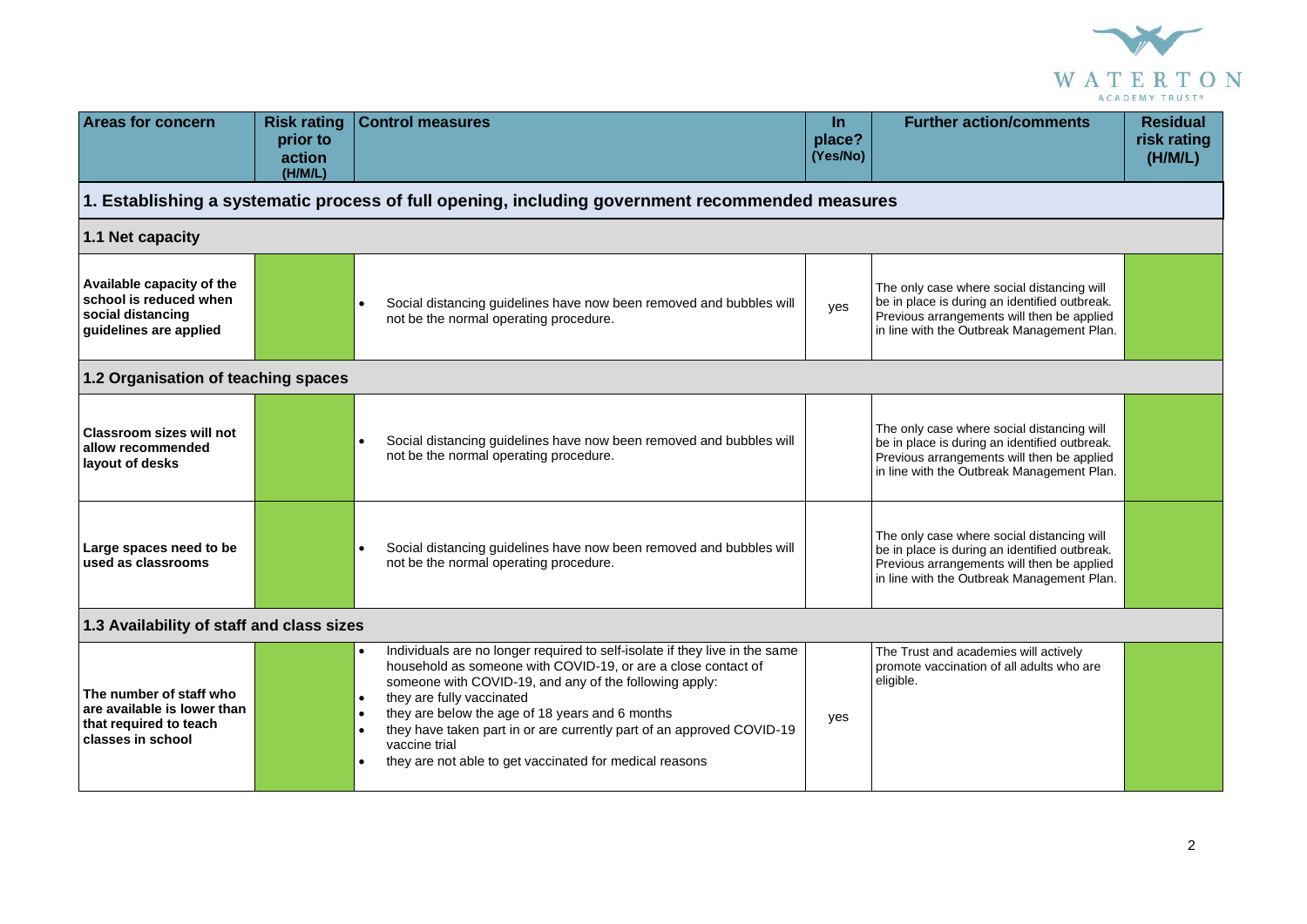

| <b>Areas for concern</b>                                                                            | <b>Risk rating</b><br>prior to<br>action<br>(H/M/L) | <b>Control measures</b>                                                                                                                                                                                                                     | <b>In</b><br>place?<br>(Yes/No) | <b>Further action/comments</b>                                                                                                                                                          | <b>Residual</b><br>risk rating<br>(H/M/L) |  |
|-----------------------------------------------------------------------------------------------------|-----------------------------------------------------|---------------------------------------------------------------------------------------------------------------------------------------------------------------------------------------------------------------------------------------------|---------------------------------|-----------------------------------------------------------------------------------------------------------------------------------------------------------------------------------------|-------------------------------------------|--|
| 1.4 Prioritising provision                                                                          |                                                     |                                                                                                                                                                                                                                             |                                 |                                                                                                                                                                                         |                                           |  |
| <b>Disruption to education</b><br>has had a varied impact<br>on pupils                              |                                                     | Plans are in place to identify and support additional learning needs<br>$\bullet$<br>Pastoral and SEND support is deployed wherever possible to support<br>prioritised pupils.<br>Efforts continue to improve the attendance of all pupils. | yes                             | Although conditions have altered in relation<br>to operations, the disruption to daily routine<br>must still be taken into account.                                                     |                                           |  |
| 1.5 The school day                                                                                  |                                                     |                                                                                                                                                                                                                                             |                                 |                                                                                                                                                                                         |                                           |  |
| The start and end of the<br>school day create risks of<br>breaching social<br>distancing guidelines |                                                     | Social distancing guidelines have now been removed and bubbles will<br>not be the normal operating procedure.                                                                                                                               | yes                             | The only case where social distancing will<br>be in place is during an identified outbreak.<br>Previous arrangements will then be applied<br>in line with the Outbreak Management Plan. |                                           |  |
| 1.6 Planning movement around the school                                                             |                                                     |                                                                                                                                                                                                                                             |                                 |                                                                                                                                                                                         |                                           |  |
| Movement around the<br>school risks breaching<br>social distancing<br>guidelines                    |                                                     | Masks will be worn by staff and visitors when in communal areas<br>Social distancing guidelines have now been removed and bubbles will<br>$\bullet$<br>not be the normal operating procedure.                                               | yes                             | The only case where social distancing will<br>be in place is during an identified outbreak.<br>Previous arrangements will then be applied<br>in line with the Outbreak Management Plan. |                                           |  |
| 1.7 Staff workspaces                                                                                |                                                     |                                                                                                                                                                                                                                             |                                 |                                                                                                                                                                                         |                                           |  |
| Staff rooms and offices do<br>not allow for observation<br>of social distancing<br>guidelines       |                                                     | Masks will be worn by staff and visitors in communal areas.<br>$\bullet$<br>Social distancing guidelines have now been removed and bubbles will<br>not be the normal operating procedure.                                                   | yes                             | The only case where social distancing will<br>be in place is during an identified outbreak.<br>Previous arrangements will then be applied<br>in line with the Outbreak Management Plan. |                                           |  |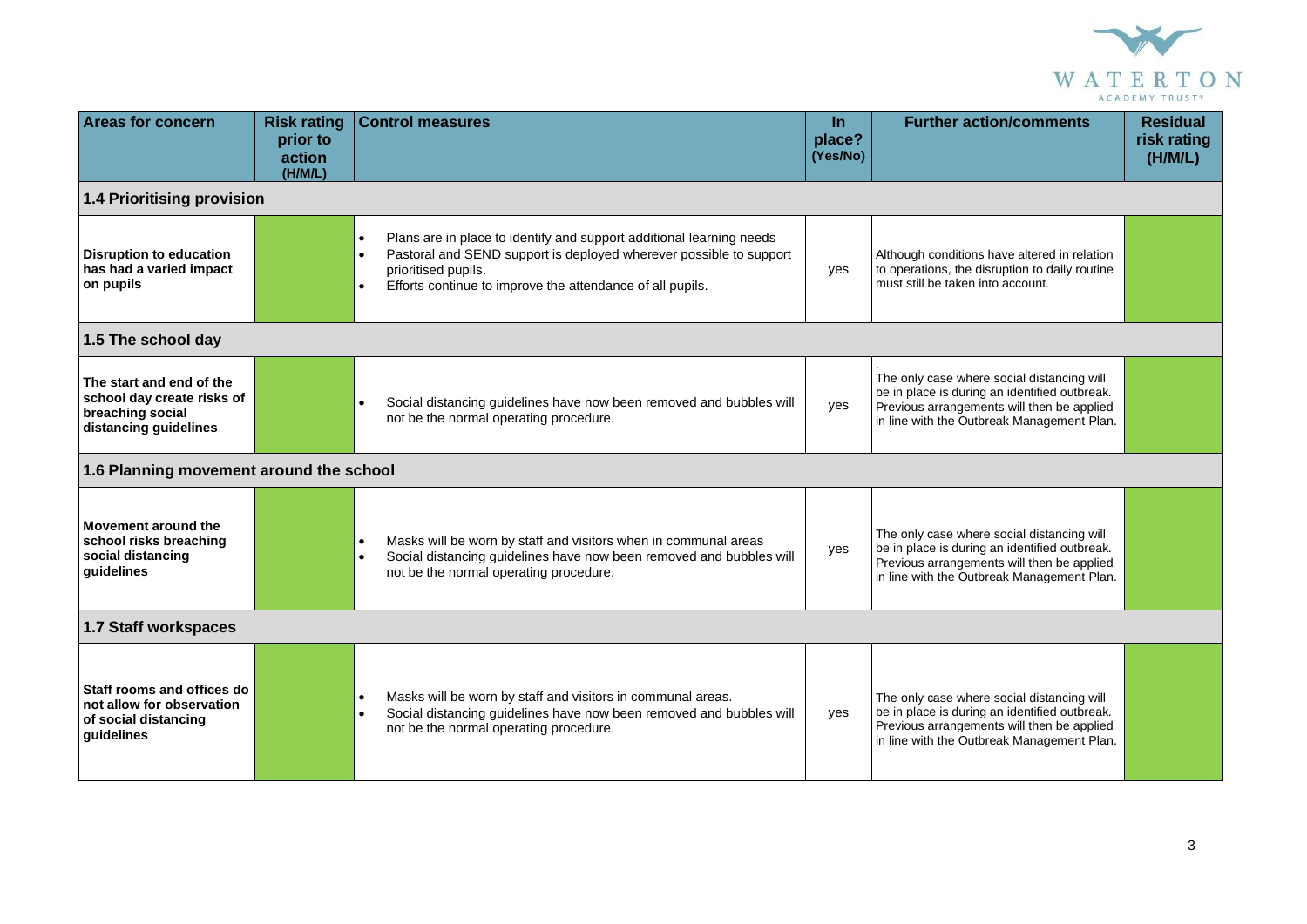

| <b>Areas for concern</b>                                                                                                                                                                                                          | <b>Risk rating</b><br>prior to<br>action<br>(H/M/L) | <b>Control measures</b>                                                                                                                                                                                                                                                                                                                                                                                                                                                                | <b>In</b><br>place?<br>(Yes/No) | <b>Further action/comments</b>                                                                                                                                                                                                                                                                                                                                        | <b>Residual</b><br>risk rating<br>(H/M/L) |  |
|-----------------------------------------------------------------------------------------------------------------------------------------------------------------------------------------------------------------------------------|-----------------------------------------------------|----------------------------------------------------------------------------------------------------------------------------------------------------------------------------------------------------------------------------------------------------------------------------------------------------------------------------------------------------------------------------------------------------------------------------------------------------------------------------------------|---------------------------------|-----------------------------------------------------------------------------------------------------------------------------------------------------------------------------------------------------------------------------------------------------------------------------------------------------------------------------------------------------------------------|-------------------------------------------|--|
| 1.8 Policy/Procedure review                                                                                                                                                                                                       |                                                     |                                                                                                                                                                                                                                                                                                                                                                                                                                                                                        |                                 |                                                                                                                                                                                                                                                                                                                                                                       |                                           |  |
| <b>Existing policies and</b><br>procedures on<br>safeguarding, health and<br>safety, fire evacuation,<br>medical, behaviour,<br>attendance and other<br>policies are no longer fit<br>for purpose in the current<br>circumstances |                                                     | All relevant policies have been revised to take account of government<br>$\bullet$<br>guidance on social distancing and COVID-19 and its implications for<br>the school.<br>Staff, pupils, parents and other stakeholders have been briefed<br>$\bullet$<br>accordingly.<br>A revised RA is in place and an Outbreak Management Plan has been<br>shared<br>Pre-Covid standard operations will be re-instated unless specifically<br>$\bullet$<br>communicated via RAs or Trust advice. | yes                             |                                                                                                                                                                                                                                                                                                                                                                       |                                           |  |
| 1.9 Communication strategy                                                                                                                                                                                                        |                                                     |                                                                                                                                                                                                                                                                                                                                                                                                                                                                                        |                                 |                                                                                                                                                                                                                                                                                                                                                                       |                                           |  |
| Key stakeholders are not<br>fully informed about<br>changes to policies and<br>procedures due to COVID-<br>19, resulting in risks to<br>health                                                                                    |                                                     | Communications strategies for the following groups are in place:<br>$\bullet$<br>Staff<br>$\circ$<br>Pupils<br>$\circ$<br>Parents<br>$\circ$<br>Governors/Trustees<br>$\circ$<br>Local authority<br>$\circ$<br>Regional Schools Commissioner<br>$\Omega$<br>Professional associations<br>$\circ$<br>Other partners<br>$\circ$<br>Consistent message is being delivered throughout the organisation                                                                                     | yes                             | Ensuring good hygiene for everyone (in line<br>with DfE guidance) will continue to be<br>implemented.<br>Awareness of what will happen if someone<br>has symptoms in school.<br>WAT communicate RA with other<br>professional bodies.<br>Trust website COVID19 section continually<br>updated.<br>Emails used to communicate key/consistent<br>messages to all staff. |                                           |  |
| 1.10 Staff induction and CPD                                                                                                                                                                                                      |                                                     |                                                                                                                                                                                                                                                                                                                                                                                                                                                                                        |                                 |                                                                                                                                                                                                                                                                                                                                                                       |                                           |  |
| Staff are not trained in<br>new procedures, leading<br>to risks to health                                                                                                                                                         |                                                     | Staff are now familiar with the good hygiene for everyone practices<br>$\bullet$<br>and therefore additional training is not a requirement.<br>Procedures relating to health, safety and fire etc. will revert in the main<br>$\bullet$<br>in line with pre-Covid protocols and therefore there is no requirement<br>for additional training other than standard refresher training.                                                                                                   | yes                             | All academies will carry out fire drills within<br>the first 3 weeks of the Spring term.<br>Share DfE and Trust guidance docs with all<br>staff - ongoing as published or updated.                                                                                                                                                                                    |                                           |  |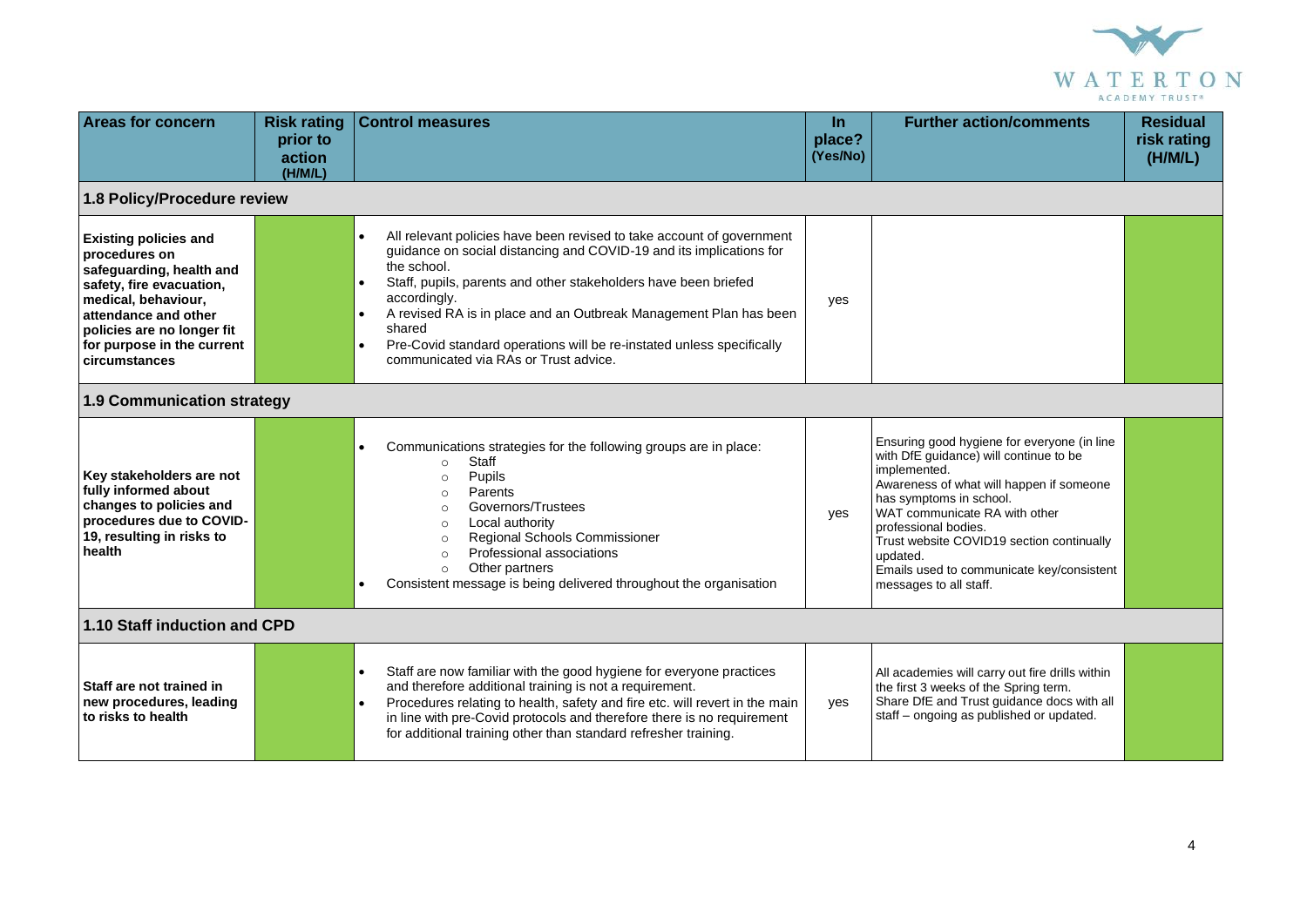

| <b>Areas for concern</b>                                                                                                                                                                                | <b>Risk rating</b><br>prior to<br>action<br>(H/M/L) | <b>Control measures</b>                                                                                                                                                                                                                                                                                                                               | $\ln$<br>place?<br>(Yes/No) | <b>Further action/comments</b>                                                                                                                                                                                                                                        | <b>Residual</b><br>risk rating<br>(H/M/L) |
|---------------------------------------------------------------------------------------------------------------------------------------------------------------------------------------------------------|-----------------------------------------------------|-------------------------------------------------------------------------------------------------------------------------------------------------------------------------------------------------------------------------------------------------------------------------------------------------------------------------------------------------------|-----------------------------|-----------------------------------------------------------------------------------------------------------------------------------------------------------------------------------------------------------------------------------------------------------------------|-------------------------------------------|
| New staff are not aware of<br>policies and procedures<br>prior to starting at the<br>school                                                                                                             |                                                     | Induction programmes are in place for all new staff – either online or<br>in-school - prior to them starting.<br>Revised documentation is issued to all new staff prior to them starting.                                                                                                                                                             | yes                         | Risk assessment part of induction process<br>for any new / returning staff / supply staff.<br>Risk assessment sent prior to starting.<br>Briefing information for visitors to site<br>including supply.                                                               |                                           |
| 1.11 Free school meals                                                                                                                                                                                  |                                                     |                                                                                                                                                                                                                                                                                                                                                       |                             |                                                                                                                                                                                                                                                                       |                                           |
| Pupils eligible for free<br>school meals do not<br>receive provision during<br>any local lockdown                                                                                                       |                                                     | Provision for free school meals has been built into the Outbreak<br>Management Plan and practice is now well established.                                                                                                                                                                                                                             | yes                         |                                                                                                                                                                                                                                                                       |                                           |
| 1.12 Risk assessments                                                                                                                                                                                   |                                                     |                                                                                                                                                                                                                                                                                                                                                       |                             |                                                                                                                                                                                                                                                                       |                                           |
| <b>Risks are not</b><br>comprehensively<br>assessed in every area of<br>the school in light of<br>COVID-19, leading to<br>breaches of social<br>distancing and hygiene<br>quidance.                     |                                                     | Social distancing guidelines have now been removed and bubbles will<br>$\bullet$<br>not be the normal operating procedure.<br>Risk assessments will continue to be reviewed and altered in line with<br>$\bullet$<br>guidance.<br>Masks will be worn by staff in communal area, visitors will wear masks<br>$\bullet$<br>on school premises.          |                             | The only case where social distancing will<br>be in place is during an identified outbreak.<br>Previous arrangements will then be applied<br>in line with the Outbreak Management plan<br>Updates communicated to staff via email.<br>RA from ENGIE and ISS received. |                                           |
| 1.13 School transport                                                                                                                                                                                   |                                                     |                                                                                                                                                                                                                                                                                                                                                       |                             |                                                                                                                                                                                                                                                                       |                                           |
| <b>Changes to public</b><br>transport schedules as a<br>result of COVID-19<br>adversely affect pupils'<br>attendance and<br>punctuality and do not<br>align with staggered start<br>and departure times |                                                     | Academies will no longer be required to stagger start and departure<br>$\bullet$<br>times.<br>Academies will work with individual families to manage<br>$\bullet$<br>attendance/punctuality expectations in light of any limitations.<br>EWO is aware of and working with families who are having difficulties<br>$\bullet$<br>in managing attendance |                             | Office staff liaise with leaders regarding<br>attendance and punctuality - work with<br>families and EWO on an individual basis.                                                                                                                                      |                                           |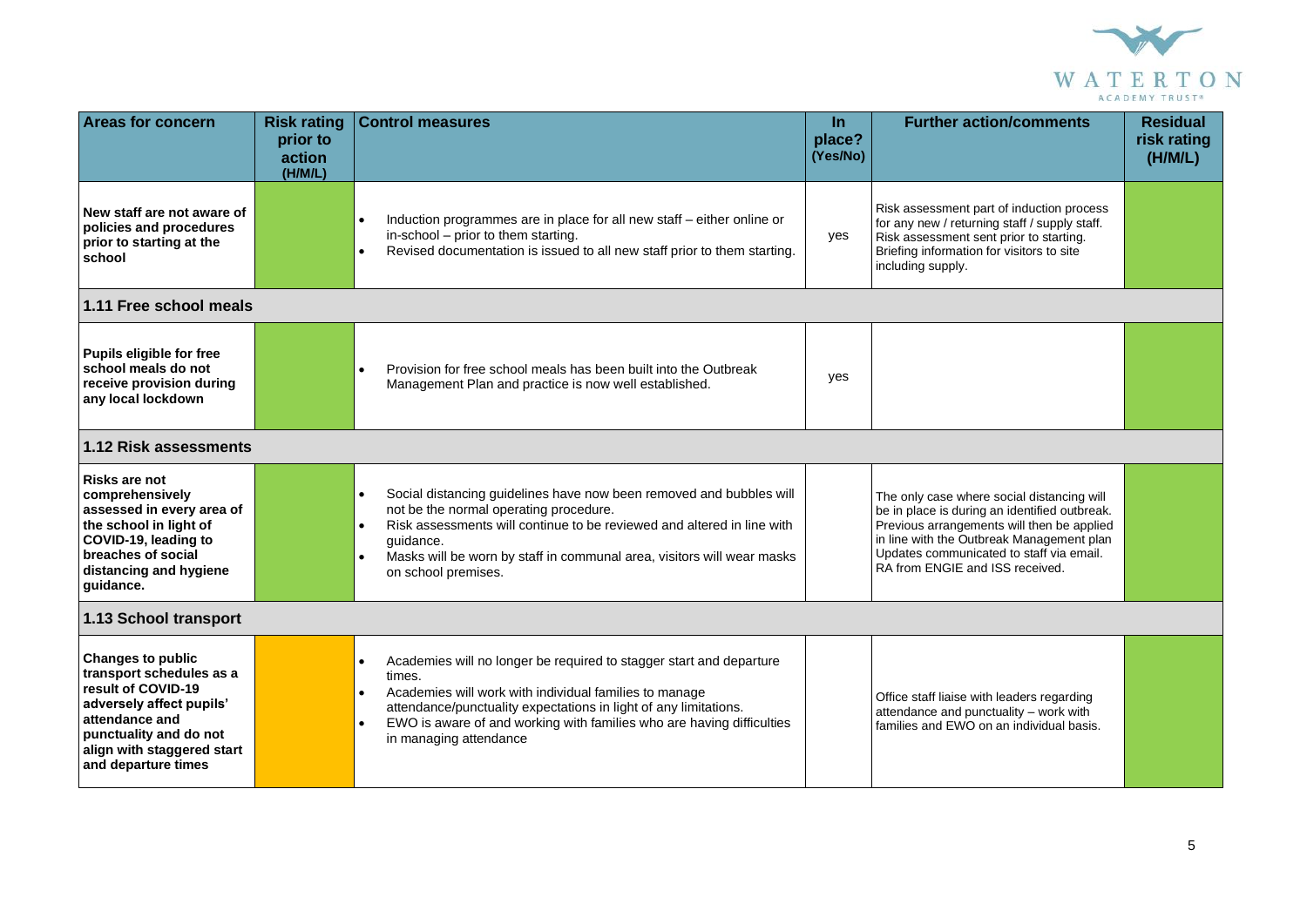

| <b>Areas for concern</b>                                                                                                                                       | <b>Risk rating</b><br>prior to<br>action<br>(H/M/L) | <b>Control measures</b>                                                                                                                                                                                                                                                                                                                                                                                                                                                                                                                                    | $\ln$<br>place?<br>(Yes/No) | <b>Further action/comments</b>                                                                                                                                                                                   | <b>Residual</b><br>risk rating<br>(H/M/L) |
|----------------------------------------------------------------------------------------------------------------------------------------------------------------|-----------------------------------------------------|------------------------------------------------------------------------------------------------------------------------------------------------------------------------------------------------------------------------------------------------------------------------------------------------------------------------------------------------------------------------------------------------------------------------------------------------------------------------------------------------------------------------------------------------------------|-----------------------------|------------------------------------------------------------------------------------------------------------------------------------------------------------------------------------------------------------------|-------------------------------------------|
|                                                                                                                                                                |                                                     | 2. Investing in safety equipment and health and safety arrangements to limit the spread of COVID-19                                                                                                                                                                                                                                                                                                                                                                                                                                                        |                             |                                                                                                                                                                                                                  |                                           |
| 2.1 Cleaning                                                                                                                                                   |                                                     |                                                                                                                                                                                                                                                                                                                                                                                                                                                                                                                                                            |                             |                                                                                                                                                                                                                  |                                           |
| <b>Cleaning capacity is</b><br>reduced so that an initial<br>deep-clean and ongoing<br>cleaning of surfaces are<br>not undertaken to the<br>standards required |                                                     | A plan for cleaning staff (including any deep cleans) is agreed with<br>contracting agencies.<br>There is frequent cleaning and disinfecting of objects and surfaces that<br>are touched regularly, particularly in areas of high use such as door<br>handles, light switches and in the reception area, using appropriate<br>products and methods<br>Pupils and staff have own frequently used equipment e.g. pens/pencils<br>$\bullet$<br>that are not shared                                                                                            | yes                         | All academies to follow good hygiene for all<br>practices.                                                                                                                                                       |                                           |
| 2.2 Hygiene and handwashing                                                                                                                                    |                                                     |                                                                                                                                                                                                                                                                                                                                                                                                                                                                                                                                                            |                             |                                                                                                                                                                                                                  |                                           |
| Inadequate supplies of<br>soap and hand sanitiser<br>mean that pupils and staff<br>do not wash their hands<br>with sufficient frequency                        |                                                     | Academies will remain well stocked and the Trust will monitor any<br>potential shortages and respond accordingly.<br>Monitoring arrangements are in place to ensure that supplies of soap,<br>$\bullet$<br>hand towels and sanitiser are maintained throughout the day.                                                                                                                                                                                                                                                                                    | yes                         | Resources regularly reviewed and ordered.<br>Trust procurement audit and purchase<br>arrangements in place.                                                                                                      |                                           |
| Pupils forget to wash their<br>hands regularly and<br>frequently                                                                                               |                                                     | • Good hygiene for all guidance will ensure:<br>o Staff training includes the need to remind pupils of the need to<br>wash their hands regularly and frequently.<br>o School leaders monitor the extent to which handwashing is taking<br>place on a regular and frequent basis.<br>o Handwashing takes place on entry to school, prior to departure<br>and at set times throughout the day, before and after eating, after<br>coughing/sneezing.<br>o Hand sanitiser is provided in locations where hand washing<br>facilities are not readily available. | yes                         | Handwashing built into daily routines at<br>regular points during the day for staff and<br>children. Children shown how to hand wash<br>effectively.<br>Hand sanitiser available at points<br>throughout school. |                                           |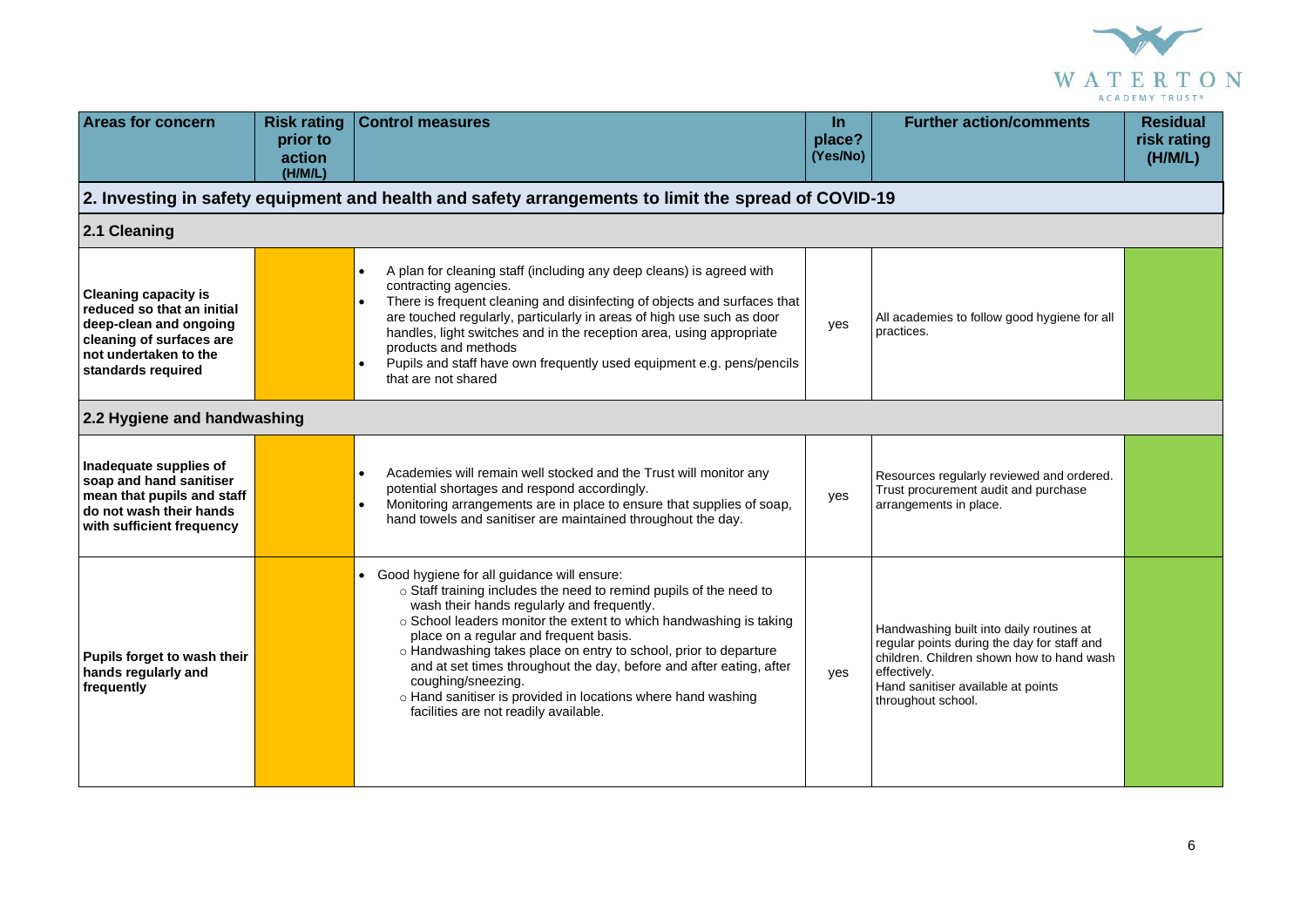

| <b>Areas for concern</b>                                                                                                                                                          | <b>Risk rating</b><br>prior to<br>action<br>(H/M/L) | <b>Control measures</b>                                                                                                                                                                                                                                                                                                                                                                                                                                                                                                                                                                                                                                                                                                                                                                                                                                                                                                                                                                                                                                                                                                          | <b>In</b><br>place?<br>(Yes/No) | <b>Further action/comments</b>                                                                  | <b>Residual</b><br>risk rating<br>(H/M/L) |  |
|-----------------------------------------------------------------------------------------------------------------------------------------------------------------------------------|-----------------------------------------------------|----------------------------------------------------------------------------------------------------------------------------------------------------------------------------------------------------------------------------------------------------------------------------------------------------------------------------------------------------------------------------------------------------------------------------------------------------------------------------------------------------------------------------------------------------------------------------------------------------------------------------------------------------------------------------------------------------------------------------------------------------------------------------------------------------------------------------------------------------------------------------------------------------------------------------------------------------------------------------------------------------------------------------------------------------------------------------------------------------------------------------------|---------------------------------|-------------------------------------------------------------------------------------------------|-------------------------------------------|--|
| 2.3 Clothing/fabric - NO LONGER APPLICABLE                                                                                                                                        |                                                     |                                                                                                                                                                                                                                                                                                                                                                                                                                                                                                                                                                                                                                                                                                                                                                                                                                                                                                                                                                                                                                                                                                                                  |                                 |                                                                                                 |                                           |  |
| 2.4 Testing and managing symptoms                                                                                                                                                 |                                                     |                                                                                                                                                                                                                                                                                                                                                                                                                                                                                                                                                                                                                                                                                                                                                                                                                                                                                                                                                                                                                                                                                                                                  |                                 |                                                                                                 |                                           |  |
| <b>Testing is not used</b><br>effectively to help manage<br>staffing levels and<br>support staff wellbeing                                                                        |                                                     | Guidance on getting tested has been published.<br>$\bullet$<br>The guidance has been explained to staff<br>$\bullet$<br>Twice weekly lateral flow tests are encouraged and available via the<br>$\bullet$<br>office.<br>Changes to guidance around staff isolating will also reduce<br>$\bullet$<br>significantly the risk of insufficient ratios.                                                                                                                                                                                                                                                                                                                                                                                                                                                                                                                                                                                                                                                                                                                                                                               | yes                             |                                                                                                 |                                           |  |
| Infection transmission<br>within school due to<br>staff/pupils (or members<br>of their household)<br>displaying symptoms                                                          |                                                     | Individuals are no longer required to self-isolate if they live in the same<br>$\bullet$<br>household as someone with COVID-19, or are a close contact of<br>someone with COVID-19, and any of the following apply:<br>they are fully vaccinated<br>$\circ$<br>they are below the age of 18 years and 6 months<br>$\circ$<br>they have taken part in or are currently part of an approved<br>$\circ$<br>COVID-19 vaccine trial<br>they are not able to get vaccinated for medical reasons<br>$\circ$<br>Robust collection and monitoring of absence data, including tracking<br>$\bullet$<br>return to school dates, is in place.<br>Procedures are in place to deal with any pupil or staff displaying<br>$\bullet$<br>symptoms at school. This includes the use of testing for both staff and<br>pupils and appropriate action, in line with government guidance,<br>should the tests prove positive or negative.<br>Pupils, parents and staff are aware of what steps to take if they display<br>$\bullet$<br>symptoms.<br>A record of any positive COVID-19 test in staff or pupils is reported to<br>$\bullet$<br>the Trust | yes                             | HR to provide guidance to Heads and<br>staff on absence reporting, recording<br>and management. |                                           |  |
| <b>Staff, pupils and parents</b><br>are not aware of the<br>school's procedures<br>(including on self-<br>isolation and testing)<br>should anyone display<br>symptoms of COVID-19 |                                                     | Staff, pupils and parents have received clear communications<br>$\bullet$<br>informing them of current government guidance<br>This guidance has been explained to staff and pupils as part of<br>$\bullet$<br>ongoing communications.<br>Any updates or changes to this guidance are communicated in a timely<br>$\bullet$<br>and effective way to all stakeholders.                                                                                                                                                                                                                                                                                                                                                                                                                                                                                                                                                                                                                                                                                                                                                             | yes                             |                                                                                                 |                                           |  |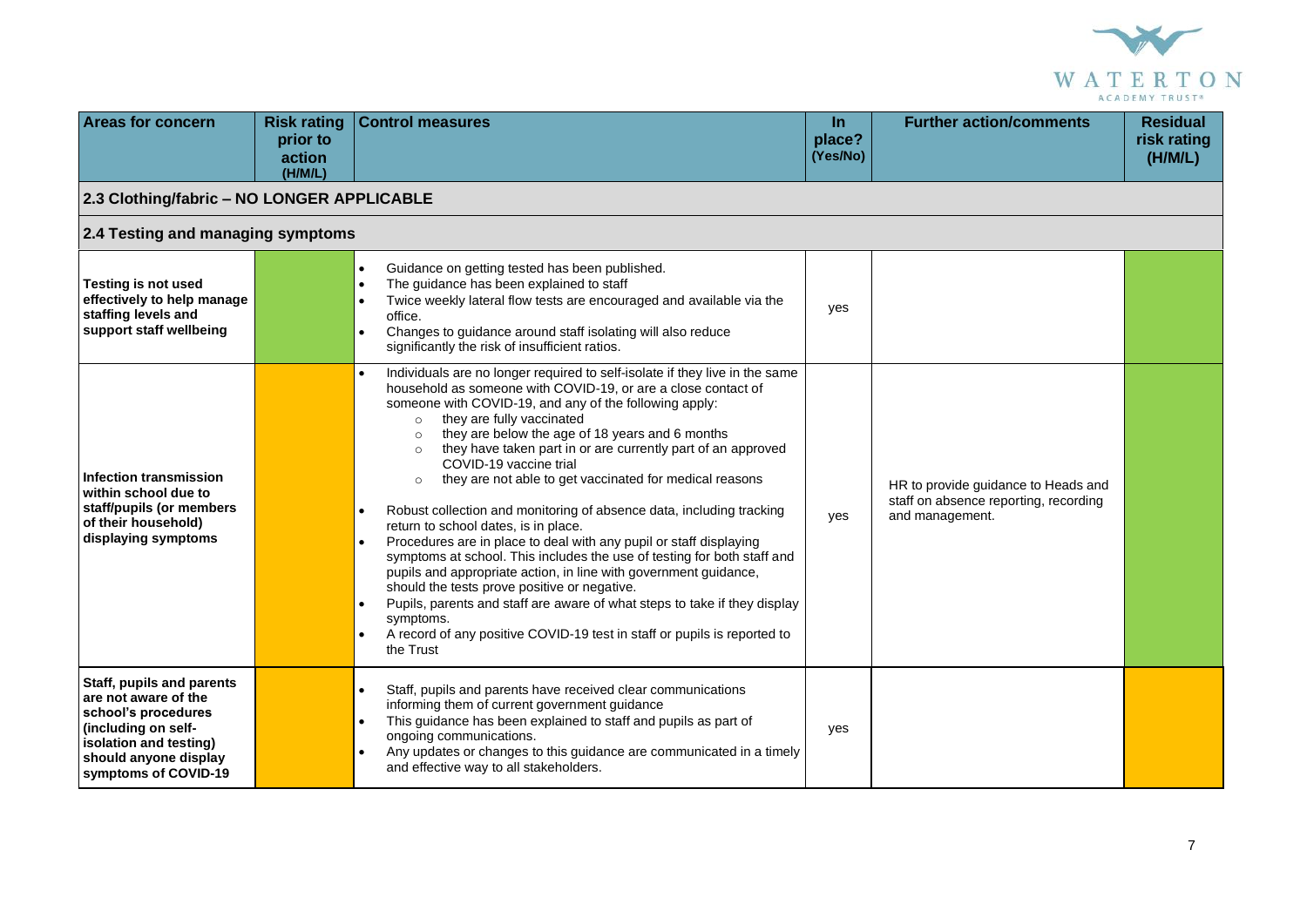

| <b>Areas for concern</b>                                                                                                                                | <b>Risk rating</b><br>prior to<br>action<br>(H/M/L) | <b>Control measures</b>                                                                                                                                                                                                                                                                                                                                                                                                                                                                                       | In.<br>place?<br>(Yes/No) | <b>Further action/comments</b>                                                                                                                   | <b>Residual</b><br>risk rating<br>(H/M/L) |
|---------------------------------------------------------------------------------------------------------------------------------------------------------|-----------------------------------------------------|---------------------------------------------------------------------------------------------------------------------------------------------------------------------------------------------------------------------------------------------------------------------------------------------------------------------------------------------------------------------------------------------------------------------------------------------------------------------------------------------------------------|---------------------------|--------------------------------------------------------------------------------------------------------------------------------------------------|-------------------------------------------|
| or in the event of a<br>positive case being<br>confirmed.                                                                                               |                                                     |                                                                                                                                                                                                                                                                                                                                                                                                                                                                                                               |                           |                                                                                                                                                  |                                           |
| 2.5 First Aid/Designated Safeguarding Leads                                                                                                             |                                                     |                                                                                                                                                                                                                                                                                                                                                                                                                                                                                                               |                           |                                                                                                                                                  |                                           |
| The lack of availability of<br>designated First Aiders<br>and Designated<br><b>Safeguarding Leads puts</b><br>children's safety at risk                 |                                                     | Changes to self-isolation guidance have reduced significantly the risk<br>of staff shortages in the identified areas.                                                                                                                                                                                                                                                                                                                                                                                         | yes                       |                                                                                                                                                  |                                           |
| 2.6 Medical rooms                                                                                                                                       |                                                     |                                                                                                                                                                                                                                                                                                                                                                                                                                                                                                               |                           |                                                                                                                                                  |                                           |
| Medical rooms are not<br>adequately equipped or<br>configured to maintain<br>infection control or there<br>is not a dedicated medical<br>room in school |                                                     | Practice and provision is now well established across all academies.<br>$\bullet$<br>Social distancing provisions are in place for medical rooms.<br>$\bullet$<br>Additional rooms are designated for pupils with suspected COVID-19<br>$\bullet$<br>whilst collection is arranged.<br>Procedures are in place for medical rooms to be cleaned after<br>suspected COVID-19 cases, along with other affected areas, including<br>toilets.<br>Appropriate PPE is available within the medical room<br>$\bullet$ | yes                       | Room is identified and designated as a<br>medical room and can be used to isolate a<br>person displaying symptoms whilst awaiting<br>collection. |                                           |
| 2.7 Communication with parents                                                                                                                          |                                                     |                                                                                                                                                                                                                                                                                                                                                                                                                                                                                                               |                           |                                                                                                                                                  |                                           |
| Parents and carers are not<br>fully informed of the<br>health and safety<br>requirements for the<br>return of children to<br>academies in September.    |                                                     | As part of the overall communications strategy referenced in this<br>$\bullet$<br>document, parents are kept up to date with information, guidance and<br>the school's expectations on a regular basis using a range of<br>communication tools.<br>A COVID-19 section on the Trust website has been created and is<br>regularly updated.                                                                                                                                                                      | yes                       | Up to date communications sent to parents<br>at regular intervals.<br>Signposting to available information.                                      |                                           |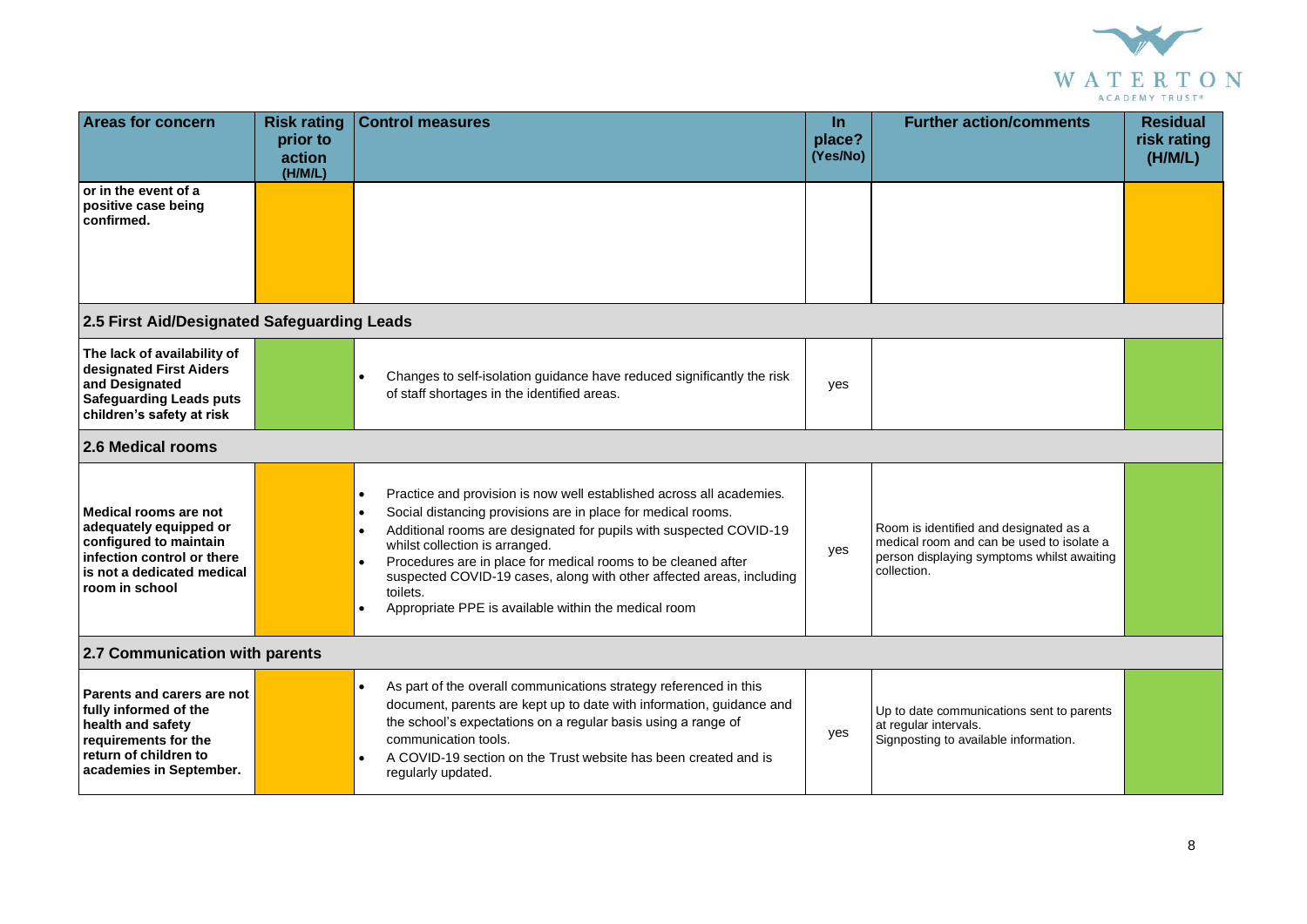

| <b>Areas for concern</b>                                                                                                | <b>Risk rating</b><br>prior to<br>action | <b>Control measures</b>                                                                                                                                                                                                                                                                                                                                                                                                                                                                                                     | In.<br>place?<br>(Yes/No) | <b>Further action/comments</b>                                                                                                                                                          | <b>Residual</b><br>risk rating<br>(H/M/L) |  |
|-------------------------------------------------------------------------------------------------------------------------|------------------------------------------|-----------------------------------------------------------------------------------------------------------------------------------------------------------------------------------------------------------------------------------------------------------------------------------------------------------------------------------------------------------------------------------------------------------------------------------------------------------------------------------------------------------------------------|---------------------------|-----------------------------------------------------------------------------------------------------------------------------------------------------------------------------------------|-------------------------------------------|--|
| Parents and carers may<br>not fully understand their<br>responsibilities should a<br>child show symptoms of<br>COVID-19 | (H/M/L)                                  | Key messages in line with government guidance are reinforced on a<br>$\bullet$<br>regular basis via all communication channels.                                                                                                                                                                                                                                                                                                                                                                                             | yes                       | Signposting - ongoing communication<br>through text messaging/school website<br>ongoing welfare calls.                                                                                  |                                           |  |
| 2.8 Personal Protective Equipment (PPE)                                                                                 |                                          |                                                                                                                                                                                                                                                                                                                                                                                                                                                                                                                             |                           |                                                                                                                                                                                         |                                           |  |
| <b>Provision of PPE for staff</b><br>where required is not in<br>line with government<br>guidelines                     |                                          | Government guidance on wearing PPE is well understood,<br>communicated and sufficient PPE has been procured.<br>Those staff required to wear PPE (e.g. SEND intimate care;<br>$\bullet$<br>receiving/handling deliveries; cleaning staff) have been instructed on<br>how to put on and how to remove PPE carefully to reduce<br>contamination and also how to dispose of them safely.<br>Staff are reminded that wearing of gloves is not a substitute for good<br>$\bullet$<br>handwashing.                                | yes                       | Appropriate PPE is available for staff<br>providing intimate care.<br>PPE continually audited and reordered<br>when necessary.                                                          |                                           |  |
| 2.9 Ventilation                                                                                                         |                                          |                                                                                                                                                                                                                                                                                                                                                                                                                                                                                                                             |                           |                                                                                                                                                                                         |                                           |  |
| <b>Buildings are not</b><br>adequately ventilated                                                                       |                                          | Schools will be furnished with Carbon Dioxide detectors via the DfE<br>$\bullet$<br>Areas with less natural ventilation to be more closely monitored<br>$\bullet$<br>All classrooms will open windows and doors when conditions permit<br>$\bullet$<br>Children to be encouraged to bring jumpers/cardigans in all weathers,<br>$\bullet$<br>to allow windows to be open without pupils becoming excessively cold<br>SLT to complete H&S walks to ensure appropriate ventilation is in<br>$\bullet$<br>place where possible | Yes                       | Carbon dioxide detectors to be used when<br>provided to provide an assessment of the<br>ventilation/CO2 levels of various areas of<br>the school building.                              |                                           |  |
| 3. Maximising social distancing measures                                                                                |                                          |                                                                                                                                                                                                                                                                                                                                                                                                                                                                                                                             |                           |                                                                                                                                                                                         |                                           |  |
| 3.1 Pupil behaviour                                                                                                     |                                          |                                                                                                                                                                                                                                                                                                                                                                                                                                                                                                                             |                           |                                                                                                                                                                                         |                                           |  |
| Pupils' behaviour on<br>return to school does not<br>comply with social<br>distancing guidance                          |                                          | Social distancing guidelines have now been removed and bubbles will<br>not be the normal operating procedure.                                                                                                                                                                                                                                                                                                                                                                                                               | yes                       | The only case where social distancing will<br>be in place is during an identified outbreak.<br>Previous arrangements will then be applied<br>in line with the Outbreak Management Plan. |                                           |  |
| 3.2 Classrooms and teaching spaces                                                                                      |                                          |                                                                                                                                                                                                                                                                                                                                                                                                                                                                                                                             |                           |                                                                                                                                                                                         |                                           |  |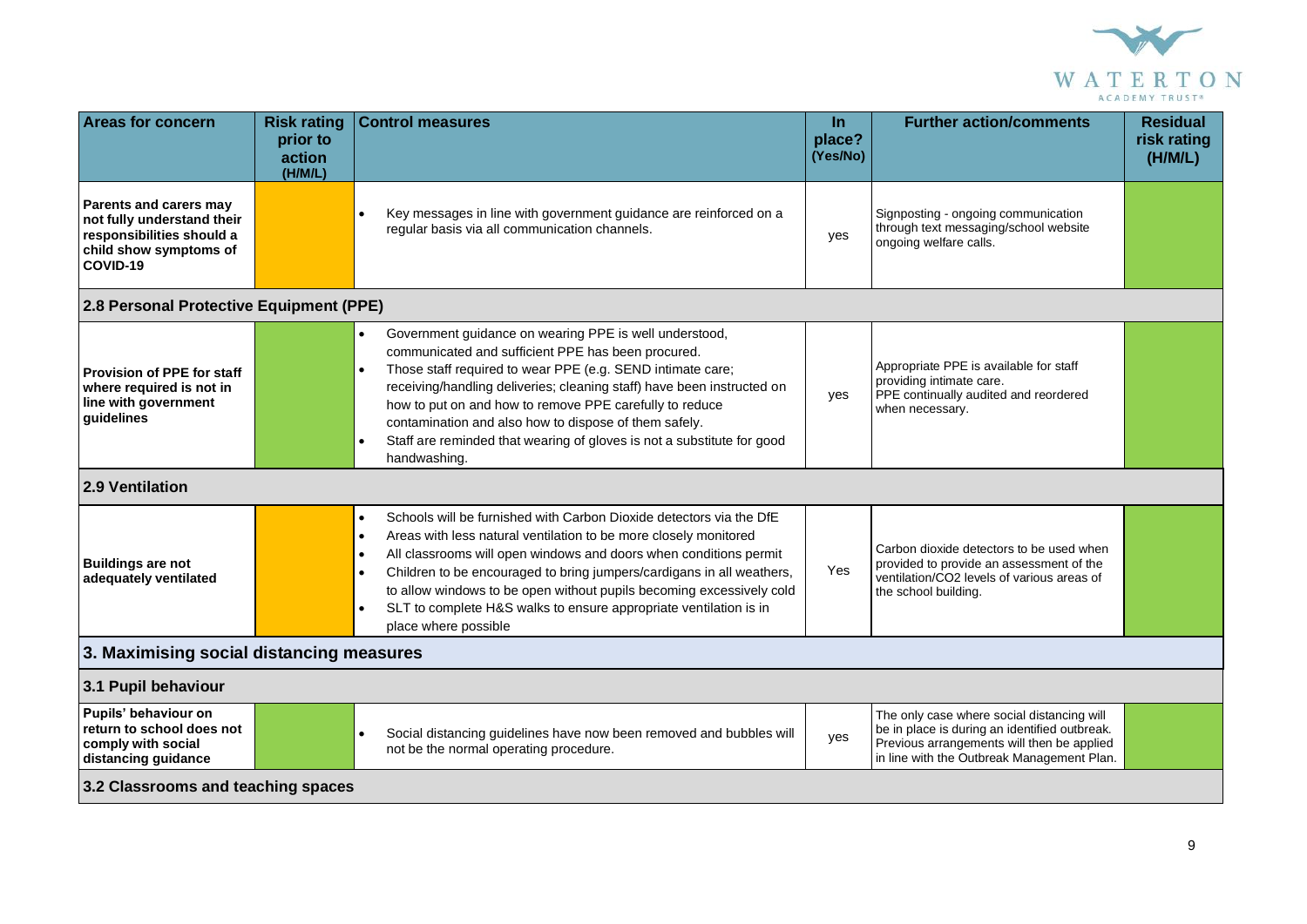

| <b>Areas for concern</b>                                                                                         | <b>Risk rating</b><br>prior to<br>action<br>(H/M/L) | <b>Control measures</b>                                                                                                    | <b>In</b><br>place?<br>(Yes/No) | <b>Further action/comments</b>                                                                                                                                                          | <b>Residual</b><br>risk rating<br>(H/M/L) |
|------------------------------------------------------------------------------------------------------------------|-----------------------------------------------------|----------------------------------------------------------------------------------------------------------------------------|---------------------------------|-----------------------------------------------------------------------------------------------------------------------------------------------------------------------------------------|-------------------------------------------|
| The size and configuration<br>of classrooms, teaching<br>spaces and cloakrooms<br>does not support<br>compliance |                                                     | Social distancing guidelines have now been removed and bubbles will<br>not be the normal operating procedure.              | yes                             | The only case where social distancing will<br>be in place is during an identified outbreak.<br>Previous arrangements will then be applied<br>in line with the Outbreak Management Plan. |                                           |
| 3.3 Movement in corridors                                                                                        |                                                     |                                                                                                                            |                                 |                                                                                                                                                                                         |                                           |
| <b>Social distancing</b><br>guidance is breached<br>when pupils circulate in<br>corridors                        |                                                     | Social distancing guidelines have now been removed and bubbles will<br>not be the normal operating procedure.              | yes                             | The only case where social distancing will<br>be in place is during an identified outbreak.<br>Previous arrangements will then be applied<br>in line with the Outbreak Management Plan. |                                           |
| 3.4 Break times                                                                                                  |                                                     |                                                                                                                            |                                 |                                                                                                                                                                                         |                                           |
| Pupils may not observe<br>social distancing at break<br>times                                                    |                                                     | Social distancing guidelines have now been removed and bubbles will<br>not be the normal operating procedure.              | yes                             | The only case where social distancing will<br>be in place is during an identified outbreak.<br>Previous arrangements will then be applied<br>in line with the Outbreak Management Plan. |                                           |
| 3.5 Lunch times                                                                                                  |                                                     |                                                                                                                            |                                 |                                                                                                                                                                                         |                                           |
| Pupils may not observe<br>social distancing at lunch<br>times                                                    |                                                     | Social distancing guidelines have now been removed and bubbles will<br>not be the normal operating procedure.              | yes                             | The only case where social distancing will<br>be in place is during an identified outbreak.<br>Previous arrangements will then be applied<br>in line with the Outbreak Management Plan. |                                           |
| 3.6 Toilets                                                                                                      |                                                     |                                                                                                                            |                                 |                                                                                                                                                                                         |                                           |
| Queues for toilets and<br>handwashing risk non-<br>compliance with social<br>distancing measures                 |                                                     | Social distancing guidelines have now been removed and bubbles will<br>$\bullet$<br>not be the normal operating procedure. | yes                             | The only case where social distancing will<br>be in place is during an identified outbreak.<br>Previous arrangements will then be applied<br>in line with the Outbreak Management Plan. |                                           |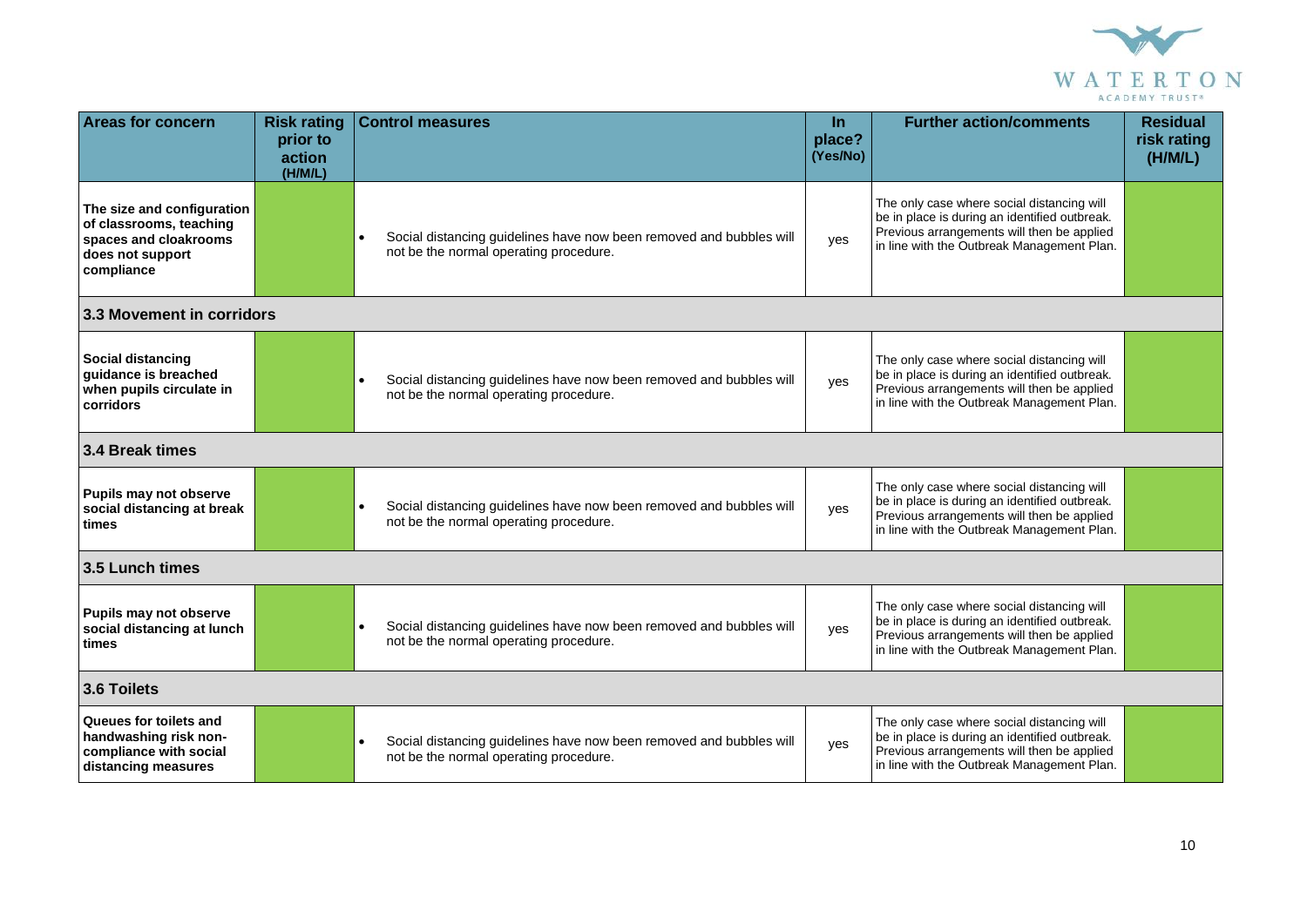

| <b>Areas for concern</b>                                                                                                            | <b>Risk rating</b><br>prior to<br>action<br>(H/M/L) | <b>Control measures</b>                                                                                                                                                                                                                          | <u>In</u><br>place?<br>(Yes/No) | <b>Further action/comments</b>                                                                                                                                                          | <b>Residual</b><br>risk rating<br>(H/M/L) |  |  |  |
|-------------------------------------------------------------------------------------------------------------------------------------|-----------------------------------------------------|--------------------------------------------------------------------------------------------------------------------------------------------------------------------------------------------------------------------------------------------------|---------------------------------|-----------------------------------------------------------------------------------------------------------------------------------------------------------------------------------------|-------------------------------------------|--|--|--|
| 3.8 Reception area                                                                                                                  |                                                     |                                                                                                                                                                                                                                                  |                                 |                                                                                                                                                                                         |                                           |  |  |  |
| Groups of people gather<br>in reception (parents,<br>visitors, deliveries) which<br>risks breaching social<br>distancing guidelines |                                                     | Social distancing guidelines have now been removed and bubbles will<br>$\bullet$<br>not be the normal operating procedure.<br>Masks will be worn by staff in communal areas and visitors will wear<br>$\bullet$<br>masks in all areas of school. | yes                             | The only case where social distancing will<br>be in place is during an identified outbreak.<br>Previous arrangements will then be applied<br>in line with the Outbreak Management Plan. |                                           |  |  |  |
| 3.9 Arrival and departure from school                                                                                               |                                                     |                                                                                                                                                                                                                                                  |                                 |                                                                                                                                                                                         |                                           |  |  |  |
| <b>Pupils and parents</b><br>congregate at exits and<br>entrances, making social<br>distancing measures<br>difficult to apply       |                                                     | Social distancing guidelines have now been removed and bubbles will<br>not be the normal operating procedure.                                                                                                                                    | yes                             | The only case where social distancing will<br>be in place is during an identified outbreak.<br>Previous arrangements will then be applied<br>in line with the Outbreak Management Plan. |                                           |  |  |  |
| 3.10 Transport                                                                                                                      |                                                     |                                                                                                                                                                                                                                                  |                                 |                                                                                                                                                                                         |                                           |  |  |  |
| The use of public and<br>school transport by pupils<br>poses risks in terms of<br>social distancing                                 |                                                     | Social distancing guidelines have now been removed and bubbles will<br>not be the normal operating procedure.                                                                                                                                    | yes                             | The only case where social distancing will<br>be in place is during an identified outbreak.<br>Previous arrangements will then be applied<br>in line with the Outbreak Management Plan. |                                           |  |  |  |
| 3.11 Staff areas                                                                                                                    |                                                     |                                                                                                                                                                                                                                                  |                                 |                                                                                                                                                                                         |                                           |  |  |  |
| Staff rooms and offices do<br>not allow for observation<br>of social distancing<br>guidelines                                       |                                                     | Social distancing guidelines have now been removed and bubbles will<br>$\bullet$<br>not be the normal operating procedure.<br>Masks will be worn by staff in communal areas and by visitors<br>$\bullet$<br>throughout school.                   | yes                             | The only case where social distancing will<br>be in place is during an identified outbreak.<br>Previous arrangements will then be applied<br>in line with the Outbreak Management Plan. |                                           |  |  |  |
| 4. Continuing enhanced protection for children and staff with underlying health conditions                                          |                                                     |                                                                                                                                                                                                                                                  |                                 |                                                                                                                                                                                         |                                           |  |  |  |
| 4.1 Pupils with underlying health issues                                                                                            |                                                     |                                                                                                                                                                                                                                                  |                                 |                                                                                                                                                                                         |                                           |  |  |  |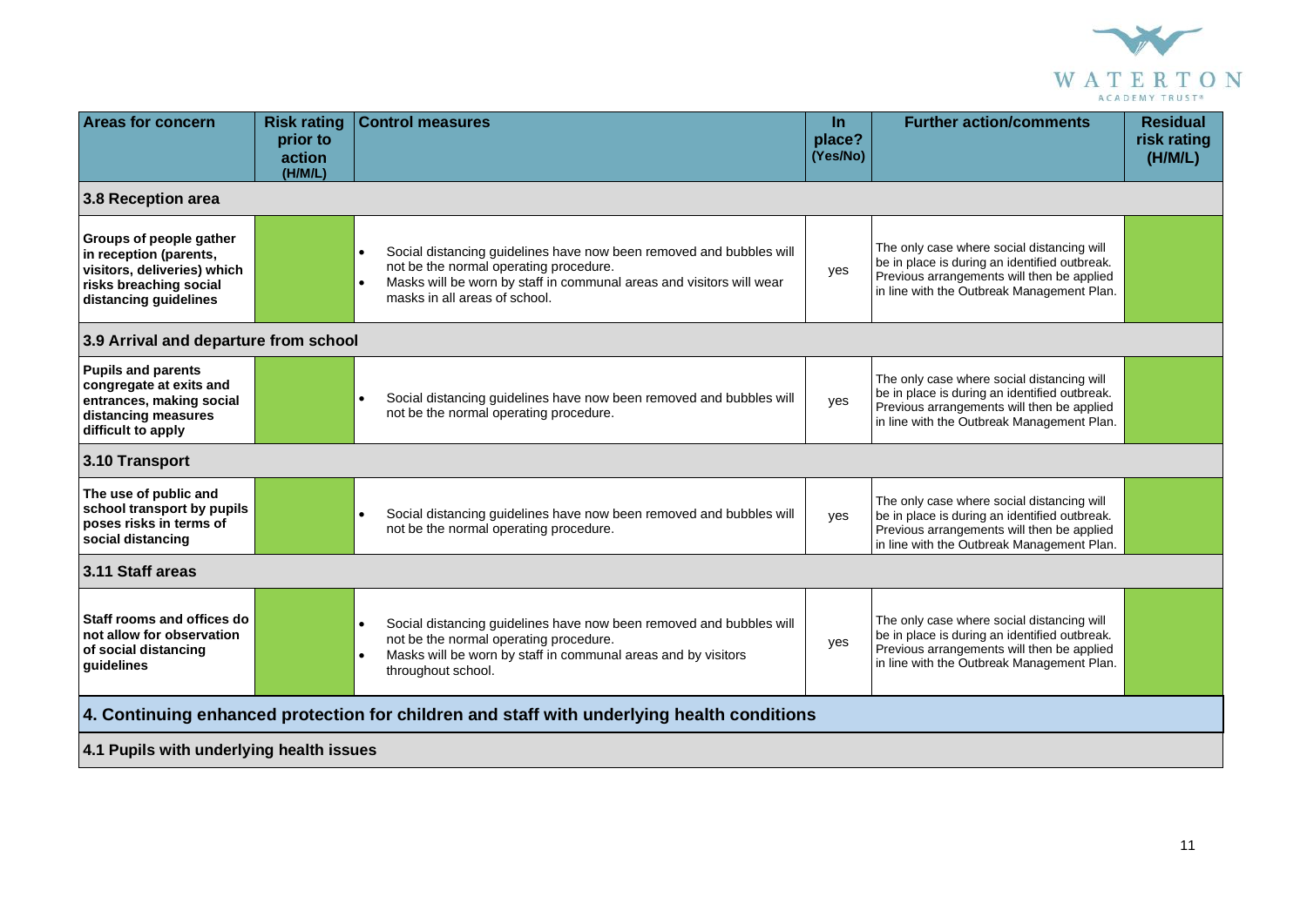

| <b>Areas for concern</b>                                                                                                                                               | <b>Risk rating</b><br>prior to<br>action<br>(H/M/L) | <b>Control measures</b>                                                                                                                                                                                                                                                                                                                                                                                                                                                                                                                                                                                      | In.<br>place?<br>(Yes/No) | <b>Further action/comments</b> | <b>Residual</b><br>risk rating<br>(H/M/L) |  |  |
|------------------------------------------------------------------------------------------------------------------------------------------------------------------------|-----------------------------------------------------|--------------------------------------------------------------------------------------------------------------------------------------------------------------------------------------------------------------------------------------------------------------------------------------------------------------------------------------------------------------------------------------------------------------------------------------------------------------------------------------------------------------------------------------------------------------------------------------------------------------|---------------------------|--------------------------------|-------------------------------------------|--|--|
| <b>Pupils with underlying</b><br>health issues or those<br>who are shielding are not<br>identified and so<br>measures have not been<br>put in place to protect<br>them |                                                     | Shielding is no longer advised clinically extremely vulnerable<br>$\bullet$<br>people are advised, as a minimum, to follow the same guidance as<br>everyone else. The use of rapid lateral flow tests will continue to<br>help identify individuals with COVID-19. This along with other<br>infection prevention and control measures shall help manage the<br>spread of the virus and will also help keep safe those who are<br>clinically extremely vulnerable and their families.                                                                                                                         | yes                       |                                |                                           |  |  |
|                                                                                                                                                                        | 4.2 Staff with underlying health issues             |                                                                                                                                                                                                                                                                                                                                                                                                                                                                                                                                                                                                              |                           |                                |                                           |  |  |
| <b>Staff with underlying</b><br>health issues or those<br>who are shielding are not<br>identified and so<br>measures have not been<br>put in place to protect<br>them  |                                                     | Shielding is no longer advised clinically extremely vulnerable<br>people are advised, as a minimum, to follow the same guidance as<br>everyone else. The use of rapid lateral flow tests will continue to<br>help identify individuals with COVID-19. This along with other<br>infection prevention and control measures shall help manage the<br>spread of the virus and will also help keep safe those who are<br>clinically extremely vulnerable and their families.                                                                                                                                      | yes                       |                                |                                           |  |  |
| 5. Enhancing mental health support for pupils and staff                                                                                                                |                                                     |                                                                                                                                                                                                                                                                                                                                                                                                                                                                                                                                                                                                              |                           |                                |                                           |  |  |
| 5.1 Mental health concerns - pupils                                                                                                                                    |                                                     |                                                                                                                                                                                                                                                                                                                                                                                                                                                                                                                                                                                                              |                           |                                |                                           |  |  |
| Pupils' mental health has<br>been adversely affected<br>during the period that the<br>school is closed and by<br>the COVID-19 crisis in<br>general                     |                                                     | There are sufficient numbers of trained staff available to support pupils<br>$\bullet$<br>with mental health issues.<br>There is access to designated staff for all pupils who wish to talk to<br>$\bullet$<br>someone about wellbeing/mental health.<br>Wellbeing/mental health is discussed regularly in PSHE/<br>$\bullet$<br>assemblies/pupil briefings (stories/toy characters are used for younger<br>pupils to help talk about feelings).<br>Resources/websites to support the mental health of pupils are<br>provided.<br>External / professional advice sought where concerns escalate<br>$\bullet$ | yes                       |                                |                                           |  |  |
| 5.2 Mental health concerns - staff                                                                                                                                     |                                                     |                                                                                                                                                                                                                                                                                                                                                                                                                                                                                                                                                                                                              |                           |                                |                                           |  |  |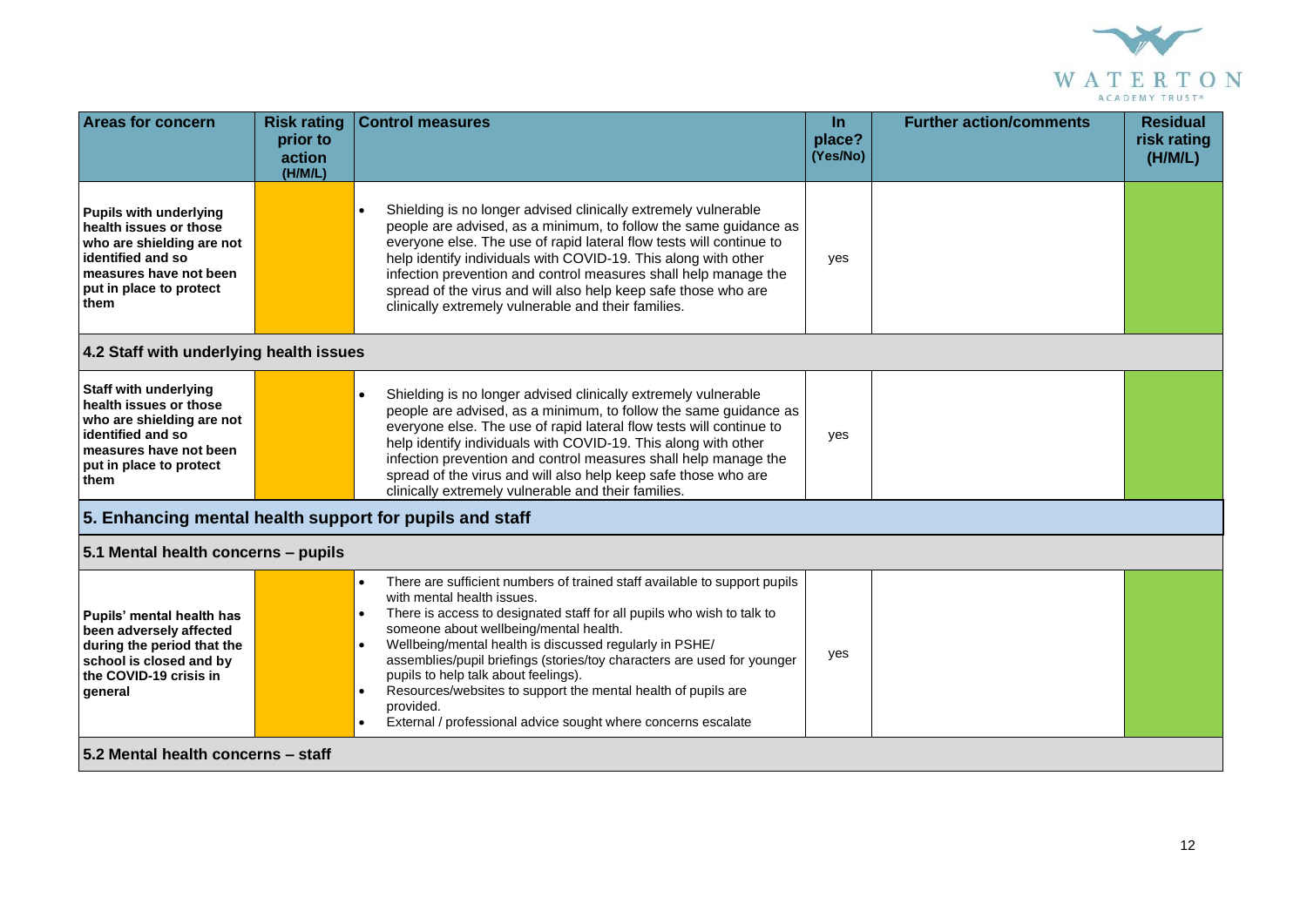

| <b>Areas for concern</b>                                                                          | <b>Risk rating</b><br>prior to | <b>Control measures</b>                                                                                                                                                                                                                                                                                                                                        | $\ln$<br>place? | <b>Further action/comments</b>                                                                                                                                                          | <b>Residual</b><br>risk rating |  |
|---------------------------------------------------------------------------------------------------|--------------------------------|----------------------------------------------------------------------------------------------------------------------------------------------------------------------------------------------------------------------------------------------------------------------------------------------------------------------------------------------------------------|-----------------|-----------------------------------------------------------------------------------------------------------------------------------------------------------------------------------------|--------------------------------|--|
|                                                                                                   | action<br>(H/M/L)              |                                                                                                                                                                                                                                                                                                                                                                | (Yes/No)        |                                                                                                                                                                                         | (H/M/L)                        |  |
| The mental health of staff<br>has been adversely<br>affected by the COVID-19<br>crisis in general |                                | Staff are encouraged to focus on their wellbeing.<br>$\bullet$<br>Line managers are proactive in discussing wellbeing with the staff that<br>$\bullet$<br>they manage, including their workload.<br>Staff briefings and training have included content on wellbeing.<br>$\bullet$<br>Staff have been signposted to useful websites and resources.<br>$\bullet$ | yes             | SLT responsibility to check on welfare<br>of all staff.<br>HR to support where required.                                                                                                |                                |  |
| Working from home can<br>adversely affect mental<br>health                                        |                                | Unless an outbreak occurs and the Management Plan is implemented,<br>$\bullet$<br>working from home will not be an every-day occurrence                                                                                                                                                                                                                        | yes             |                                                                                                                                                                                         |                                |  |
| 5.3 Bereavement support                                                                           |                                |                                                                                                                                                                                                                                                                                                                                                                |                 |                                                                                                                                                                                         |                                |  |
| <b>Pupils and staff are</b><br>grieving because of loss<br>of friends or family                   |                                | The school has access to trained staff who can deliver bereavement<br>$\bullet$<br>counselling and support.<br>Support is requested from other organisations when necessary.<br>$\bullet$                                                                                                                                                                      | yes             | Advice from outside agencies as<br>appropriate.                                                                                                                                         |                                |  |
| <b>6. Operational issues</b>                                                                      |                                |                                                                                                                                                                                                                                                                                                                                                                |                 |                                                                                                                                                                                         |                                |  |
| 6.1 Review of fire procedures                                                                     |                                |                                                                                                                                                                                                                                                                                                                                                                |                 |                                                                                                                                                                                         |                                |  |
| Fire procedures are not<br>appropriate to cover new<br>arrangements                               |                                | Fire procedures will revert to pre-Covid arrangements and regular fire<br>$\bullet$<br>drills will take place to refresh the understanding of staff and children                                                                                                                                                                                               | ves             | Evacuation practise scheduled.<br>Estates sign off.                                                                                                                                     |                                |  |
| Fire evacuation drills -<br>unable to apply social<br>distancing effectively                      |                                | Social distancing guidelines have now been removed and bubbles will<br>$\bullet$<br>not be the normal operating procedure.                                                                                                                                                                                                                                     | yes             | The only case where social distancing will<br>be in place is during an identified outbreak.<br>Previous arrangements will then be applied<br>in line with the Outbreak Management Plan. |                                |  |
| Fire marshals absent due<br>to self-isolation                                                     |                                | Changes to self-isolation guidance have reduced significantly the risk<br>$\bullet$<br>of staff shortages in the identified areas.                                                                                                                                                                                                                             | yes             |                                                                                                                                                                                         |                                |  |
| 6.2 Managing premises on reopening after lengthy closure - CURRENTLY NOT APPLICABLE               |                                |                                                                                                                                                                                                                                                                                                                                                                |                 |                                                                                                                                                                                         |                                |  |
| 6.3 Contractors working on the school site                                                        |                                |                                                                                                                                                                                                                                                                                                                                                                |                 |                                                                                                                                                                                         |                                |  |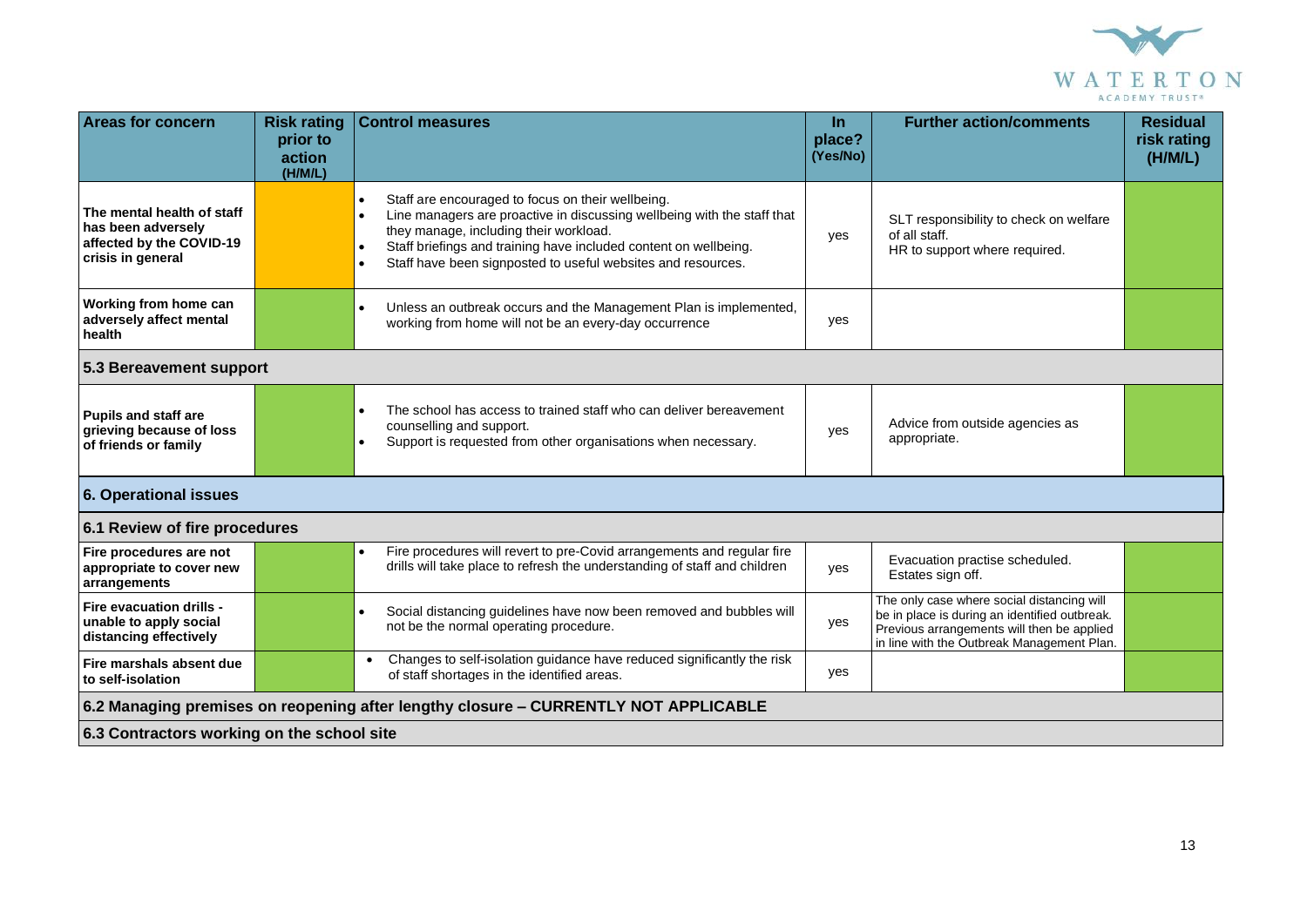

| <b>Areas for concern</b>                                                                                                                                                       | <b>Risk rating</b><br>prior to<br>action<br>(H/M/L) | <b>Control measures</b>                                                                                                                                                                                                                                                                                                                                                                                                                                                                                                                                                                                                                                                                                                                                                                                                                                                                    | <b>In</b><br>place?<br>(Yes/No) | <b>Further action/comments</b>                                                                                                                                                                                                                                                                                                                                                                                                                                                                                                                   | <b>Residual</b><br>risk rating<br>(H/M/L) |  |
|--------------------------------------------------------------------------------------------------------------------------------------------------------------------------------|-----------------------------------------------------|--------------------------------------------------------------------------------------------------------------------------------------------------------------------------------------------------------------------------------------------------------------------------------------------------------------------------------------------------------------------------------------------------------------------------------------------------------------------------------------------------------------------------------------------------------------------------------------------------------------------------------------------------------------------------------------------------------------------------------------------------------------------------------------------------------------------------------------------------------------------------------------------|---------------------------------|--------------------------------------------------------------------------------------------------------------------------------------------------------------------------------------------------------------------------------------------------------------------------------------------------------------------------------------------------------------------------------------------------------------------------------------------------------------------------------------------------------------------------------------------------|-------------------------------------------|--|
| <b>Contractors/supply staff</b><br>and other external<br>agencies on-site whilst<br>school is in operation may<br>pose a risk to social<br>distancing and infection<br>control |                                                     | Social distancing guidelines have now been removed and bubbles will<br>$\bullet$<br>not be the normal operating procedure.<br>COVID-19 risk assessments/operation plans for key contractors have<br>$\bullet$<br>been provided and checked by estates and SLT<br>An assessment has been carried out to see if any additional control<br>$\bullet$<br>measures are required to keep staff, pupils and contractors safe.<br>Assurances have been sought from the contractors that all staff<br>$\bullet$<br>attending the setting will be in good health (symptom-free).<br>In addition to arrangements for COVID-19, normal contractor<br>$\bullet$<br>procedures are being applied and have been updated in light of<br>COVID-19 (including contractor risk assessments and method<br>statements, and contractor induction).<br>Visitor badge is clearly visible at all times<br>$\bullet$ | yes                             | The only case where social distancing will<br>be in place is during an identified outbreak.<br>Previous arrangements will then be applied<br>in line with the Outbreak Management Plan.<br>Guidance in place for visitors on site.<br>Visitor book / forms updated.<br>Trust estates team have delivered<br>toolbox talks to all contractors.<br>All visitors to read school risk assessment /<br>visitor guidance and share their risk<br>assessments with school.<br>Assurance that contractors will not visit site<br>without an appointment. |                                           |  |
| 7. Extended Provision                                                                                                                                                          |                                                     |                                                                                                                                                                                                                                                                                                                                                                                                                                                                                                                                                                                                                                                                                                                                                                                                                                                                                            |                                 |                                                                                                                                                                                                                                                                                                                                                                                                                                                                                                                                                  |                                           |  |
| 7.1 Breakfast and After School Club Provision                                                                                                                                  |                                                     |                                                                                                                                                                                                                                                                                                                                                                                                                                                                                                                                                                                                                                                                                                                                                                                                                                                                                            |                                 |                                                                                                                                                                                                                                                                                                                                                                                                                                                                                                                                                  |                                           |  |
| <b>Measures applied through</b><br>the school day may be<br>different to those at<br>extended provision<br>leading to increased risk<br>of transmission                        |                                                     | Measures for wraparound provision and clubs will fall in line with those<br>taken during the school day.                                                                                                                                                                                                                                                                                                                                                                                                                                                                                                                                                                                                                                                                                                                                                                                   | yes                             |                                                                                                                                                                                                                                                                                                                                                                                                                                                                                                                                                  |                                           |  |
| 8. Contingency Planning for Outbreaks                                                                                                                                          |                                                     |                                                                                                                                                                                                                                                                                                                                                                                                                                                                                                                                                                                                                                                                                                                                                                                                                                                                                            |                                 |                                                                                                                                                                                                                                                                                                                                                                                                                                                                                                                                                  |                                           |  |
| 8.1 Responding to local outbreak                                                                                                                                               |                                                     |                                                                                                                                                                                                                                                                                                                                                                                                                                                                                                                                                                                                                                                                                                                                                                                                                                                                                            |                                 |                                                                                                                                                                                                                                                                                                                                                                                                                                                                                                                                                  |                                           |  |
| Delay in responding<br>increases risk of<br>transmission within the<br>setting (case confirmed<br>on site)                                                                     |                                                     | An Outbreak Management Plan is in place; this contains clear<br>$\bullet$<br>guidance in relation to what constitutes an outbreak.<br>Trust monitoring will continue and advice relating to outbreaks will be<br>communicated to academy leaders where appropriate.                                                                                                                                                                                                                                                                                                                                                                                                                                                                                                                                                                                                                        | yes                             |                                                                                                                                                                                                                                                                                                                                                                                                                                                                                                                                                  |                                           |  |
| <b>Communication channels</b><br>cause delay in informing<br>stakeholders                                                                                                      |                                                     | An Outbreak Management Plan is in place; this contains clear<br>quidance in relation to what constitutes an outbreak.<br>Trust monitoring will continue and advice relating to outbreaks will be<br>communicated to academy leaders where appropriate.                                                                                                                                                                                                                                                                                                                                                                                                                                                                                                                                                                                                                                     | yes                             |                                                                                                                                                                                                                                                                                                                                                                                                                                                                                                                                                  |                                           |  |